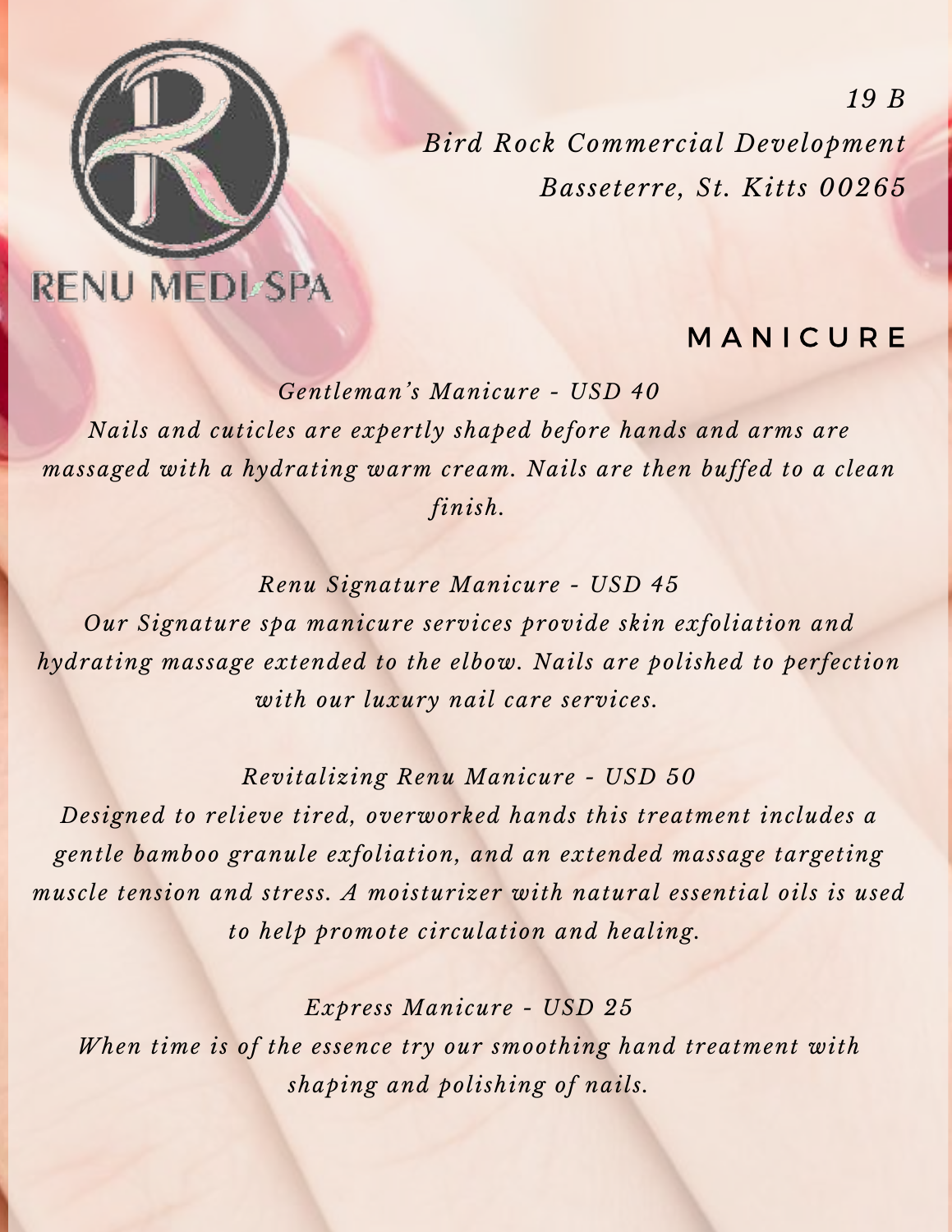

**RENU MEDI-SPA** 

### **MANICURE**

*Little Me Manicure (children 12 years & under) USD 15 Little Me Polish Change USD 10 Gel Removal Only USD 15*

*Add Ons*

*Lalicious Manicure - USD 20 Choose from a variety of LALICIOUS exfoliating scrubs, butters and oils.* 

*Gel Manicure - USD 10 Our luxurious gel polish brands assures a longer lasting finish for your nails*

*Paraffin Wax Manicure - USD 20 – includes the application to hands to moisturize and soften skin.*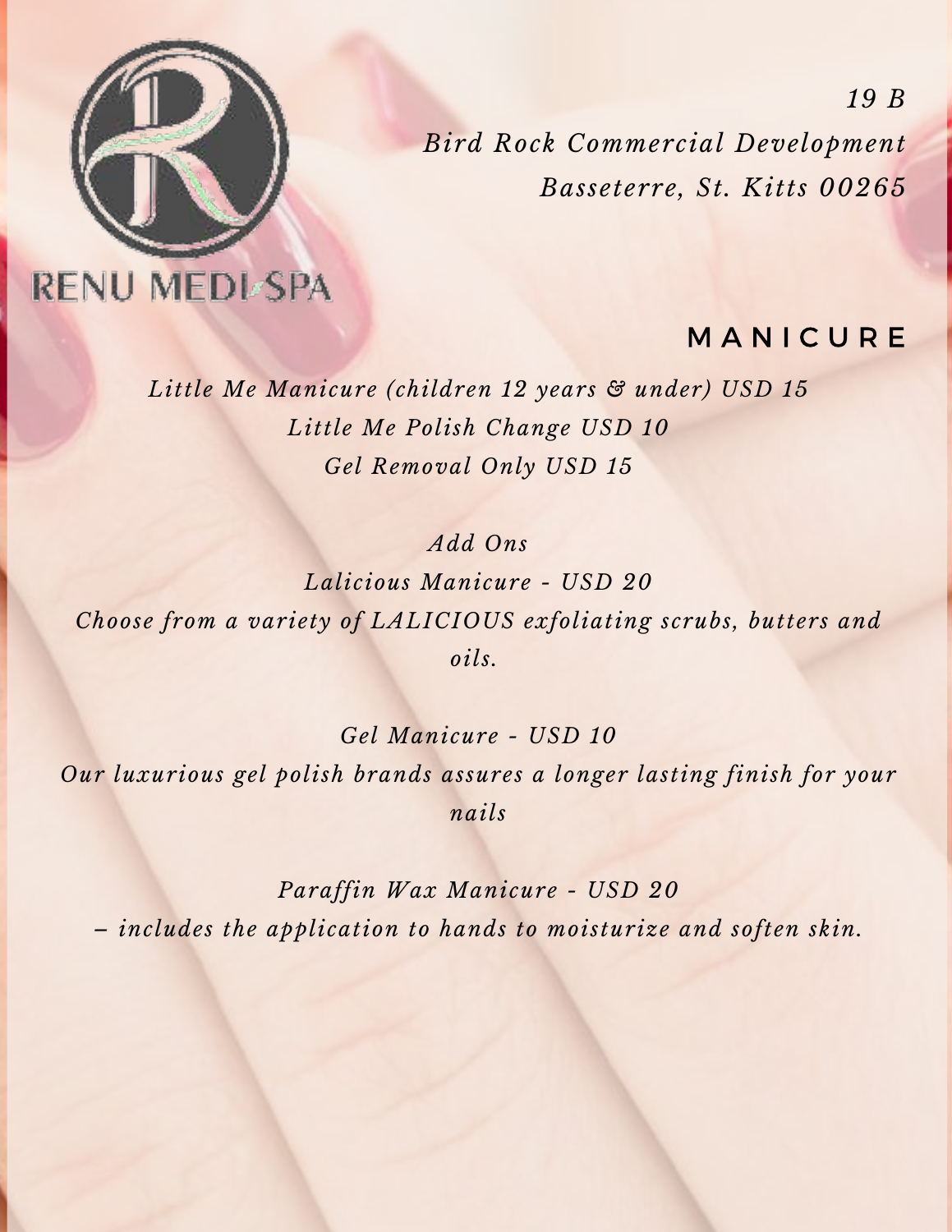

### **PEDICURE**

*Renu Signature Pedicure - USD 50 Experiene a relaxing foot massage with essential oils and mineral salts.*

*Gentleman's Pedicure - USD 45 Nails and cuticles are expertly shaped before feet and lower legs are massaged with a warm, hydrating cream. Nails are then buffed for a clean finish.*

*Revitalizing Renu Pedicure - USD 50 Designed to relieve tired, overworked feet, this treatment includes a gentle bamboo granule exfoliation and an extended massage which targets muscle tension and stress. A moisturizer with natural, essential oils is used to help promote circulation and healing.*

*Deep moisturizing Pedicure - USD 60 An intensive repair for severely dry, cracked feet includes a gentle bamboo granule exfoliation, hydrating massage with our advanced therapy moisturizer and healing paraffin wax mask.*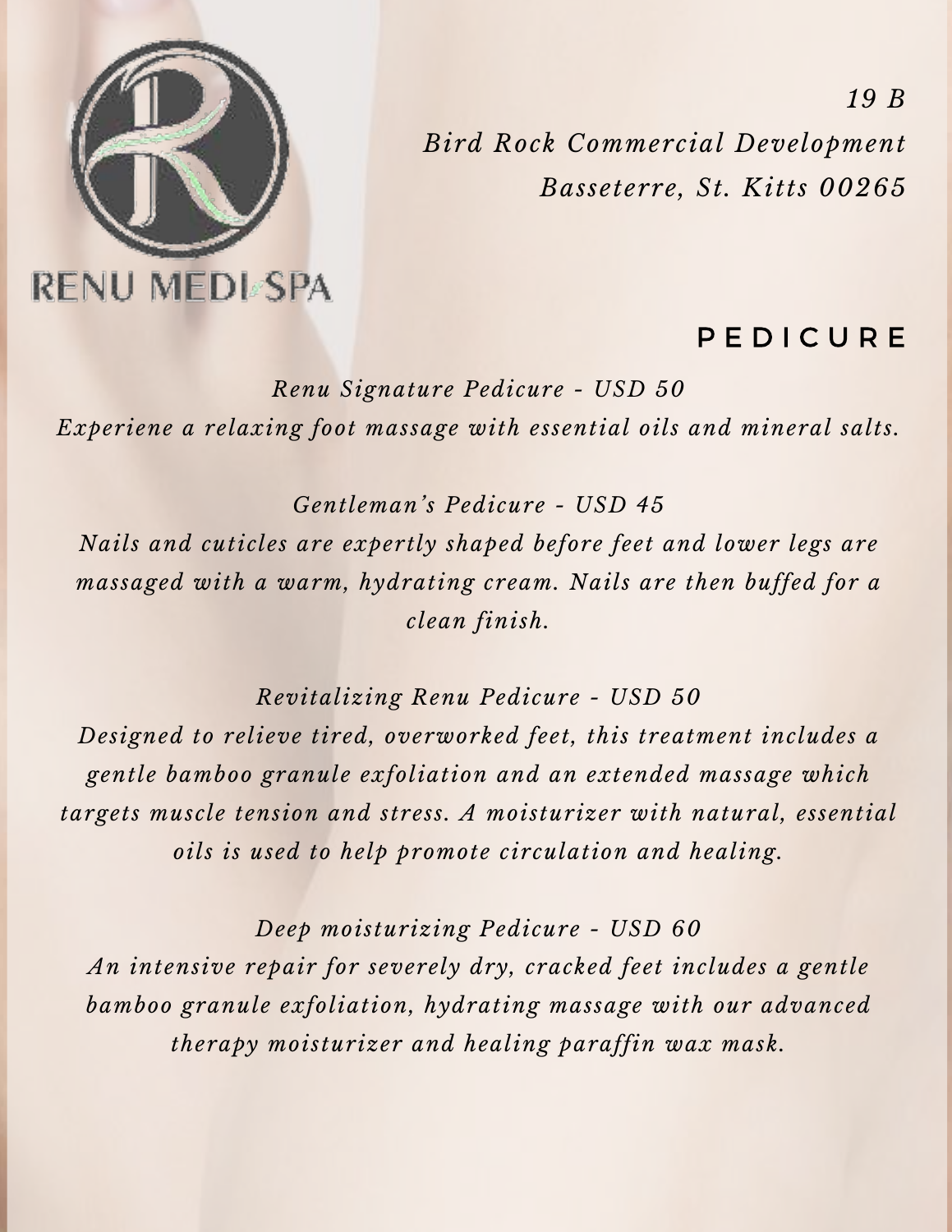

#### **PEDICURE**

*Little Me Pedicure (children 12 years & under) - USD 20 Gel Removal Only USD 15 Little Me Polish Change USD 10*

*Express Pedicure - USD 30*

*Luxury for the feet when time is of the essence. A foot smoothing treatment, nail shaping, and polished to perfection.*

*Add Ons*

*Gel Pedicure - USD 10 Get a longer lasting finish for your nails with our brands of gel polish.*

*Lalicious Pedicure - USD 20 Choose from a variety of LALICIOUS exfoliating scrubs, butters and oils.* 

> *Paraffin Wax Pedicure - USD 20 Moisturize and soften your feet.*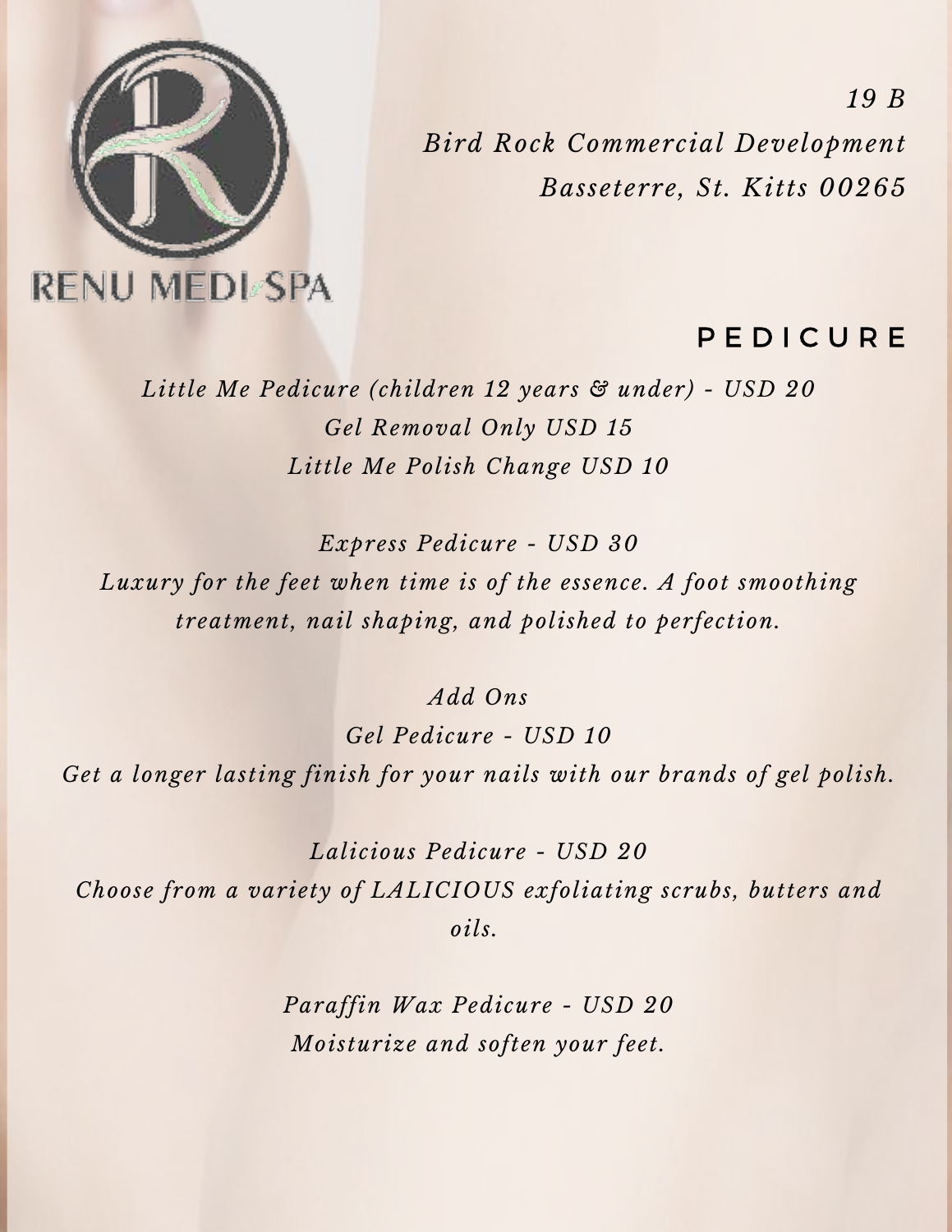

**RENU MEDI SPA** 

## **FACIALS**

*Renu Signature Facial - USD 75 This facial is designed to soothe and soften your complexion while it destresses your entire face.*

*Island Radiance Facial - USD 100 Reduce wrinkles, fine lines and pigmentation and brighten your skin with our special serum of Vitamin C.*

*Mineral Mud Facial - USD 90 Soften, hydrate and improve your skin's natural glow with the removal of toxins.*

*Oxygen Infusion Facial - USD 90 Breathe new life into your skin with this high performance cosmetic treatment that is perfect for unclogging pores and reducing the signs of premature aging.*

*Anti-aging Facial - USD 170 Hyaluronic and Vitamin C serum along with UV rays induce collagen building and firming of the skin.*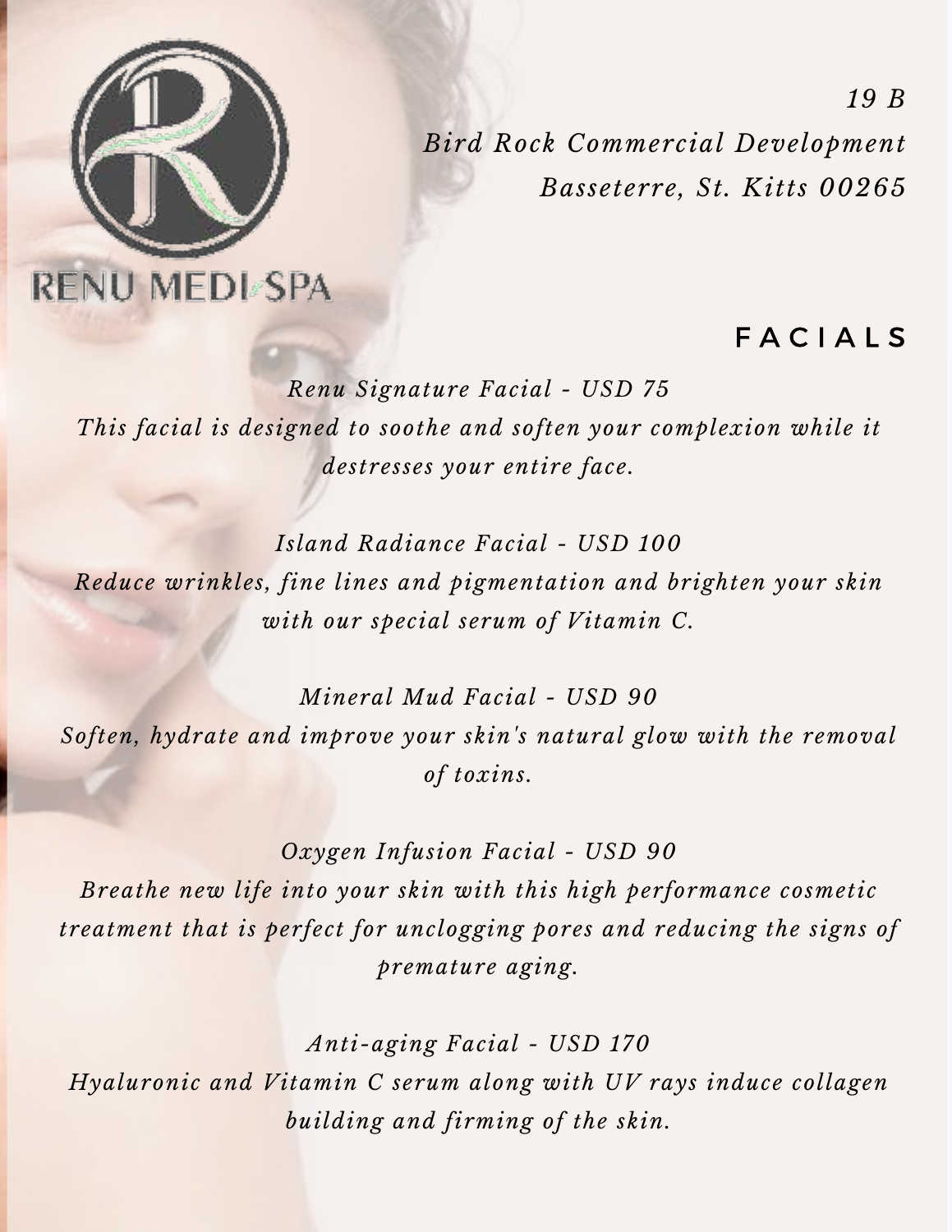

**FACIALS** 

*Micro-Dermabrasion with Seaweed Mineral Mask - USD 100 Improve age spots and blackheads.*

*Deep Pore Cleansing Facial - USD 90 Cleanse, exfoliate, extract and remove toxins and other impurities.*

*Acne-clearing Treatment - USD 100 Reduce inflammation with deep pore cleansing, exfoliation and a medicated mask.* 

*Back Facial - USD 80*

*Great for acne-prone skin on the back chest and shoulders, deep steam cleansing and exfoliation are followed by a mud masque and hydrating. Deep Cleansing and additional Vitamin C for pigmentation is available. Ends with a short moisturizing massage.*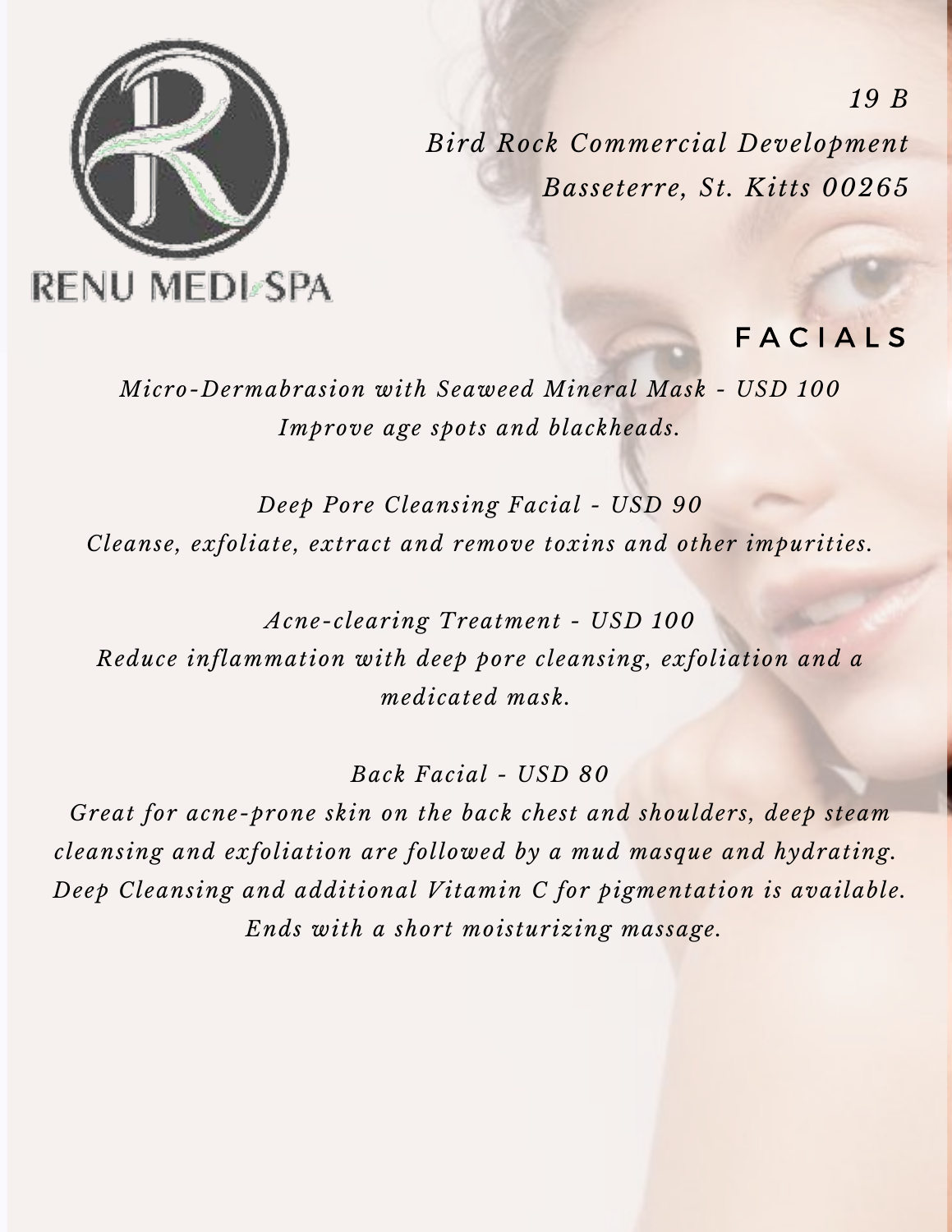

F A C I A L S

*Add Ons*

*Aloe Vera - USD 5*

*This antioxidant rich treatment not only helps with acne, but completely smoothens the skin, acts as a moisturizer, accelerates the healing of burns and scars for healthier, glowing skin.*

*Glycolic and Salicylic Acid - USD 15 Exfoliating peels to remove surface skin cells and minimize fine lines, pores and sunspots for smoother, healthier looking skin.*

*Aromatherapy Oil Wrap & Eye Treatment - USD 10*

*Gentleman's Treatment - USD 15 Remove ingrown hairs with a soothing mask treatment.*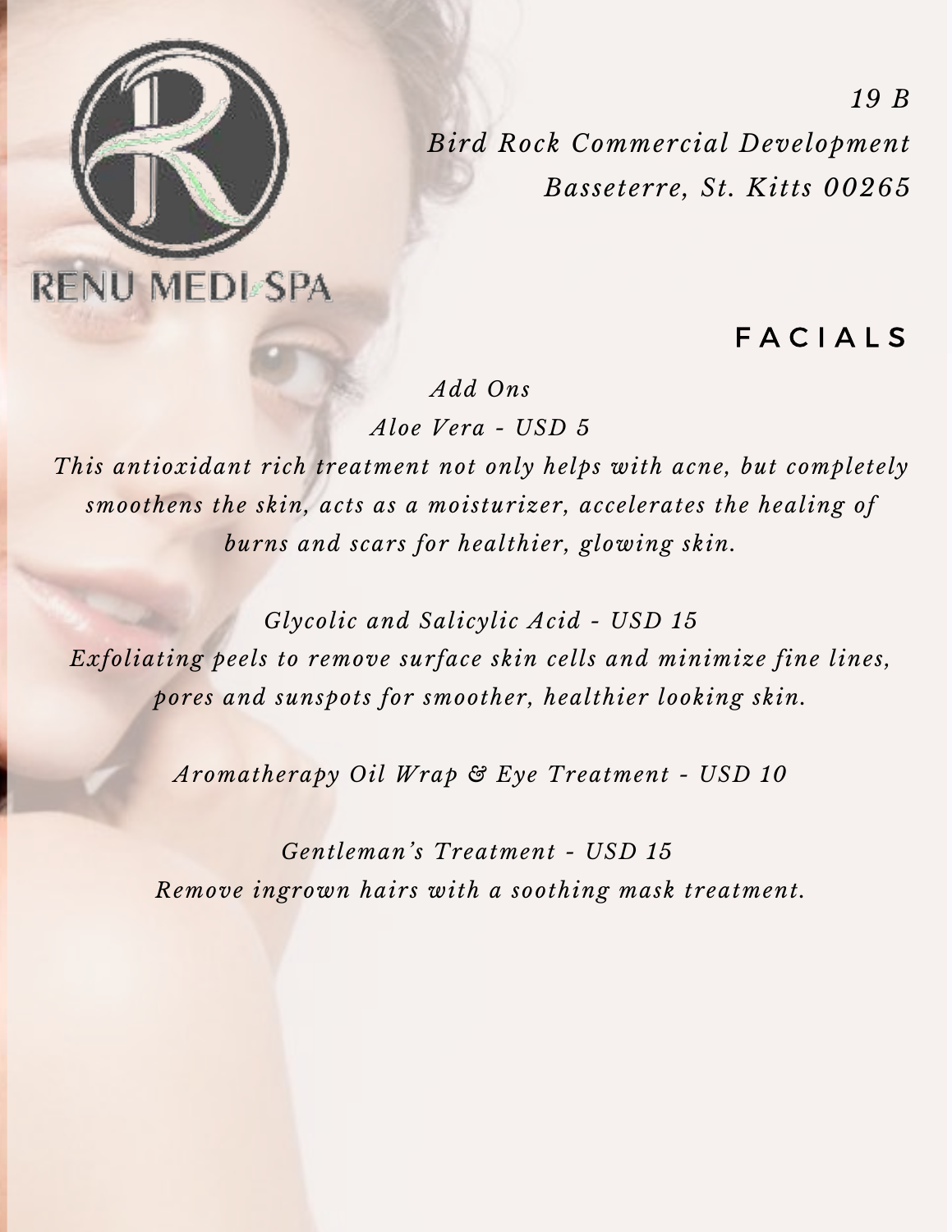

# BODY SCRUBS

*Carefully balanced to both deeply cleanse and replenish, our body scrubs restore silkiness to skin. Each treatment includes body butter massage finish.*

*Coffee Scrubs USD 80*

*Sugarcane Scrub USD 70*

*Lalicious Body Scrub USD 70*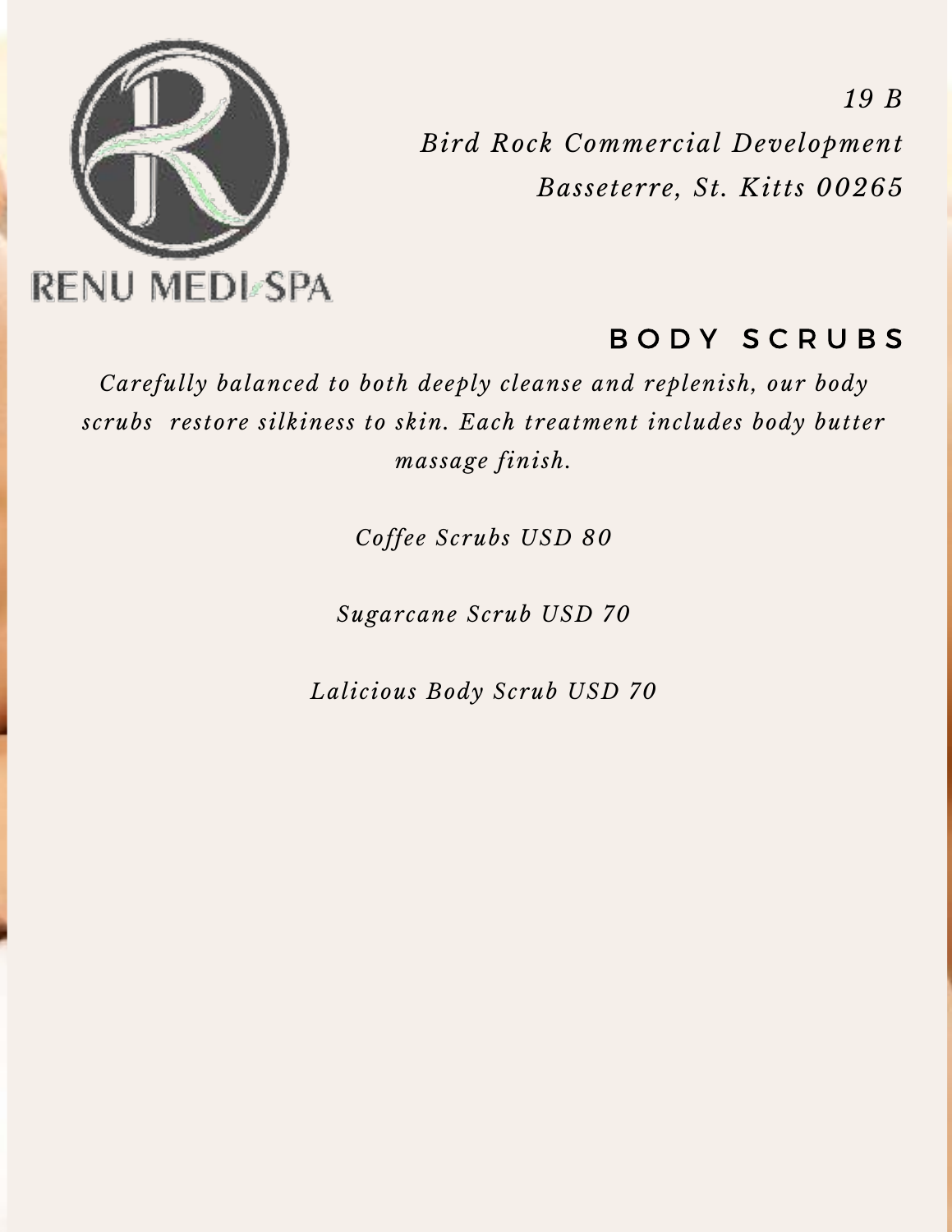

## BODY TREATMENTS

*Natural oils and ingredients complement our range of massage therapy treatments for an invigorating experience.*

*Steam therapy shower with aromatherapy can be added at the end of your body treatment. We ask that you mention your desire for this add-on when booking.*

*Swedish Massage USD 50*

*Warm Stone Massage 30 min USD 45, 50 min USD 100*

*Warm Bamboo Massage 30 min USD 45, 50 min USD 100*

*Aromatherapy Massage 30 min USD 45, 50 min USD 100*

*Deep Tissue Massage 30 min USD 40, 50 min USD 70*

*Back and Shoulder Massage 30 min USD 55*

*Reflexology Massage 30 min USD 40, 50 mins USD 70*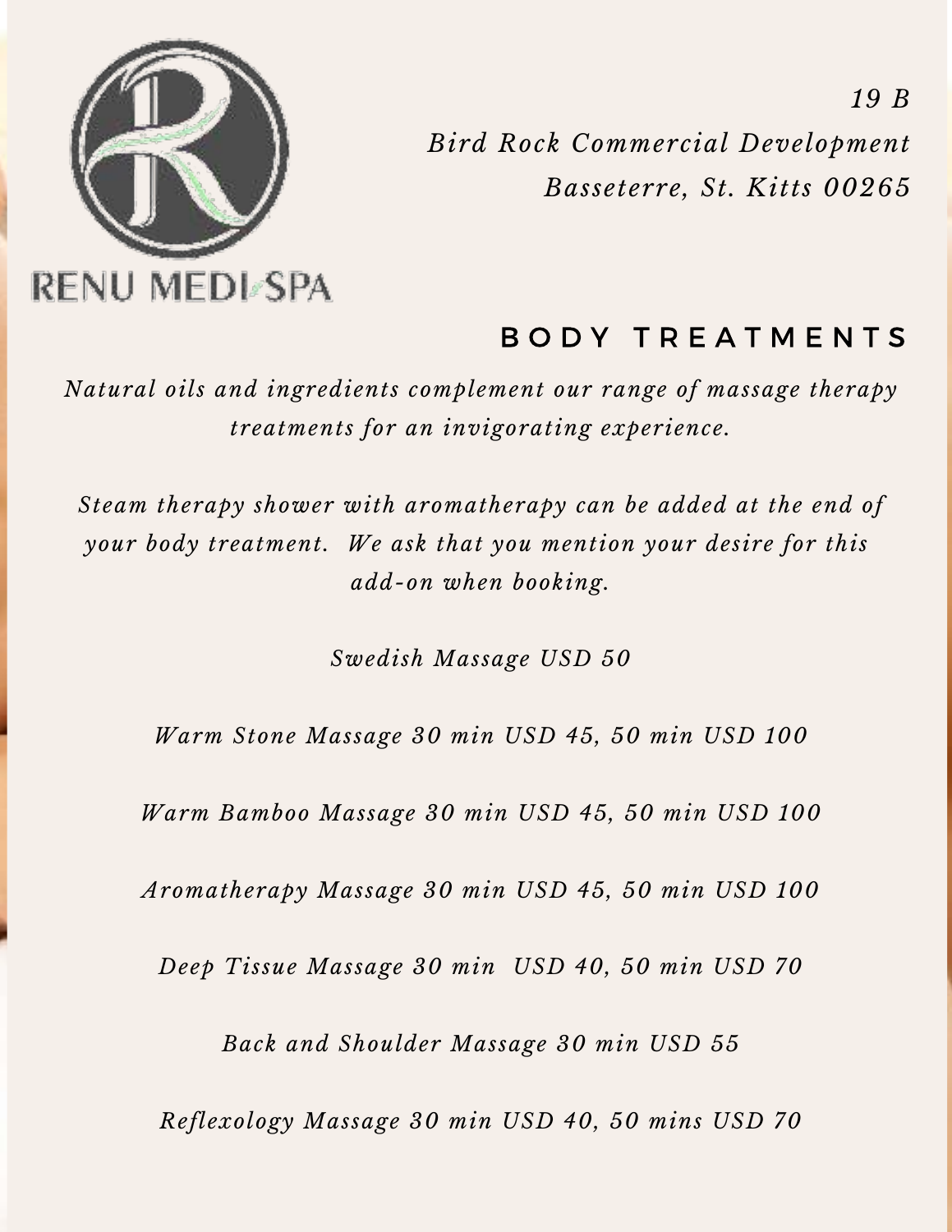

# M I C R O D E R M A B R A S I O N

*Our microdermabrasion treatments offer an elevated experience with remarkable results. Experience a warm mitten hand treatment, a heated pad for comfort, post-extraction cool stone application and our specialized microdermabrasion massage.*

*Microdermabrasion (Face) - USD 60 per treatment*

*Microdermabrasion Back/Decolette - USD 80 per treatment*

*Eyelash Extensions - USD 70*

*Eyebrow Micro-blading - USD 200 A semi-permanent cosmetic tattooing treatment that fills in sparse eyebrows.*

*Eyebrow Micro-blading & Shading - USD 250 This cosmetic treatment gives your microbladed brows a semi-permanent makeup effect to avoid daily applications.*

*Eyebrow Microshading - USD 150 This treatment creates an "ombre brow" effect to the eyebrows that resembles eyebrow pencil or powder.*